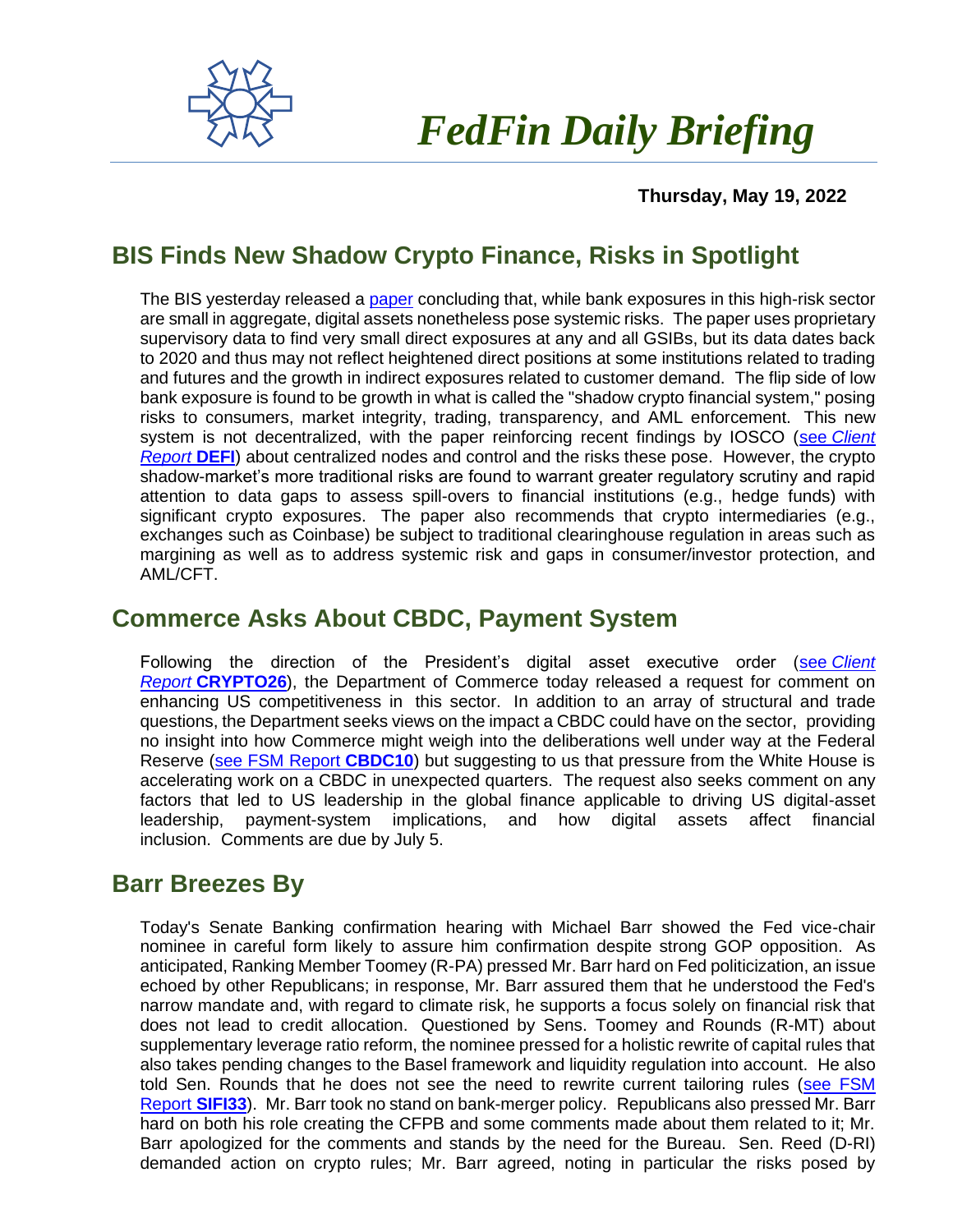FedFin Daily Thursday, May 19, 2022

stablecoins. Unsurprisingly, Mr. Barr supports the inter-agency CRA proposal in broad terms (see [FSM Report](https://fedfin.us14.list-manage.com/track/click?u=27f886fdd4a438ee1dc1f0774&id=a46a53c9df&e=288b5ff9aa) **CRA32**), noting also the need to be careful about specifics. Sen. Ossoff (D-GA) renewed his concerns about the economic-inequality impact of Fed monetary policy.

### **CFPB Tells States to Flex Their Enforcement Muscles**

Turning again to actions outside the direct reach of public notice-and-comment requirements, the CFPB [today](https://fedfin.us14.list-manage.com/track/click?u=27f886fdd4a438ee1dc1f0774&id=9d17e34a01&e=288b5ff9aa) issued an interpretive rule essentially encouraging states to enforce federal consumer-protection standards. The rule gives states broad latitude to proceed with or without the Bureau on any of the federal consumer-protection standards within the CFPB's jurisdiction, even if the Bureau already has an outstanding enforcement action against the state's target. The interpretive rule also seeks to expand the CFPB's jurisdiction over nonbanks [\(see FSM](https://fedfin.us14.list-manage.com/track/click?u=27f886fdd4a438ee1dc1f0774&id=fb98f3547a&e=288b5ff9aa)  Report **[CONSUMER41](https://fedfin.us14.list-manage.com/track/click?u=27f886fdd4a438ee1dc1f0774&id=fb98f3547a&e=288b5ff9aa)**) to the states, telling states to feel free to enforce all of the laws addressed in this rule against "a broad range of entities." The Bureau also describes its preemptive powers as limited, implying that states which proceed to enforce standards tougher than those detailed in federal law will not face CFPB pushback. This further whittles the scope of federal preemption only to state usury ceilings and any other provisions expressly within the jurisdiction only of the OCC.

### **Fed Finalizes FedNow Framework**

The Fed today issued a final [rule](https://www.federalreserve.gov/newsevents/pressreleases/files/other20220519a1.pdf) laying out the legal framework governing the FedNow instant payment service it is racing to roll out [\(see FSM Report](https://fedfin.com/wp-content/uploads/2020/08/PAYMENT20.pdf) **PAYMENT20**). Although the Board's proposal applying the UCC to most FedNow transactions was controversial, the final rule largely retains it on the grounds that doing so does not pose consumer-protection risk and gives financial institutions essential legal certainty. The Board has, however, clarified that the UCC does not apply in complex transactions. The final rule also rejects suggestions that it define the final time parameter for FedNow transactions (e.g., ten seconds), retaining its "immediate" standard. The final rule also limits the circumstances under which a FedNow payment may be rejected. The rule will be effective on September 1, although its impact will not be felt until FedNow goes live next year.

#### **Recent Files Available for Downloading**

The following reports and analyses have been sent to retainer clients recently. Copies are also available to retainer clients on the Archives section of Federal Financial Analytics' website: [www.fedfin.com](http://www.fedfin.com/) or clients may obtain the reports/analyses by e-mailing [info@fedfin.com](mailto:info@fedfin.com) giving the requested item name, firm, and e-mail address. To learn more about *GSE Activity Reports*, click [here.](https://fedfin.com/gse-activity-report/)

- ➢ **[CRA32:](https://fedfin.com/wp-content/uploads/2022/05/CRA32.pdf)** Following much talk about the need to update Community Reinvestment Act (CRA) rules since this was last done in 1995, federal banking agencies have finally agreed on a proposed redesign of standards essential to banks that wish to expand or acquire as well as those seeking strong community ties and the policy and political benefit these afford.
- ➢ **[GSE-051622:](https://fedfin.com/wp-content/uploads/2022/05/GSE-051622.pdf)** As we [noted](https://fedfin.us14.list-manage.com/track/click?u=27f886fdd4a438ee1dc1f0774&id=61ababab2e&e=a1a473830b) last week, the federal banking agencies sighed a mighty sigh and heaved up a massive inter-agency [proposal](https://fedfin.us14.list-manage.com/track/click?u=27f886fdd4a438ee1dc1f0774&id=a2fd18f451&e=a1a473830b) rewriting decades-old standards detailing which activities earn the Community Reinvestment Act (CRA) points essential for any bank's strategic objectives and national